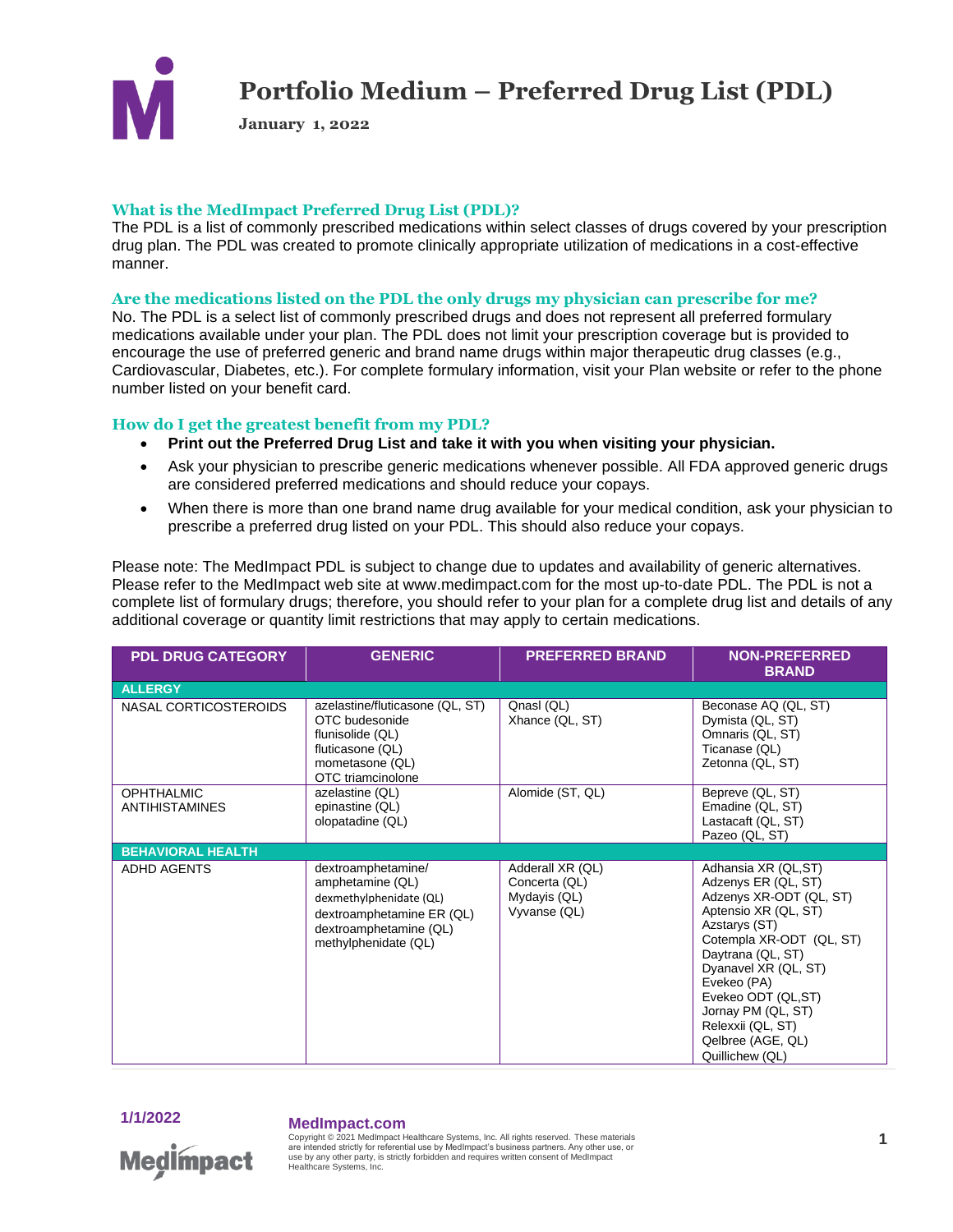

**January 1, 2022**

| <b>PDL DRUG CATEGORY</b>                      | <b>GENERIC</b>                                                                                                                                                                                              | <b>PREFERRED BRAND</b>                                                                | <b>NON-PREFERRED</b><br><b>BRAND</b>                                                                                                                                                                        |
|-----------------------------------------------|-------------------------------------------------------------------------------------------------------------------------------------------------------------------------------------------------------------|---------------------------------------------------------------------------------------|-------------------------------------------------------------------------------------------------------------------------------------------------------------------------------------------------------------|
|                                               |                                                                                                                                                                                                             |                                                                                       | Quillivant (QL)<br>Zenzedi (QL, ST)                                                                                                                                                                         |
| <b>ANTIPSYCHOTICS</b>                         | aripiprazole, ODT/ oral solution<br>(QL)<br>asenapine (QL)<br>clozapine (QL)<br>olanzapine (QL)<br>paliperidone (QL)<br>quetiapine IR/XR (QL)<br>risperidone (QL)<br>ziprasidone (QL)                       | Latuda (QL)<br>Rexulti (QL)<br>Vraylar (QL)                                           | Abilify Mycite (PA)<br>Caplyta (QL)<br>Fanapt (QL)<br>Fazaclo (QL)<br>Lybalvi (PA)<br>Secuado (QL, ST)<br>Versacloz (QL)<br>Saphris (QL)                                                                    |
| <b>CARDIOVASCULAR</b>                         |                                                                                                                                                                                                             |                                                                                       |                                                                                                                                                                                                             |
| LIPID-LOWERING AGENTS                         | atorvastatin (QL)<br>ezetimibe (QL)<br>fluvastatin IR/ER (QL, ST)<br>lovastatin (QL)<br>pravastatin (QL)<br>rosuvastatin (QL)<br>simvastatin (QL) (ST on 80mg)<br>simvastatin/ezetimibe (QL, ST<br>on 80mg) | Livalo (QL)                                                                           | Altoprev (QL, ST)<br>Ezallor Sprinkle (QL)<br>Flolipid (PA)<br>Roszet (QL)<br>Zypitamag (QL, ST)                                                                                                            |
| <b>ANTICOAGULANTS</b>                         |                                                                                                                                                                                                             | Eliquis (QL)<br>Xarelto (QL)                                                          | Bevyxxa (QL)<br>Pradaxa (QL, ST)<br>Savaysa (QL, ST)                                                                                                                                                        |
| PCSK9 INHIBITORS                              |                                                                                                                                                                                                             | Praluent (ST)<br>Repatha (ST)                                                         |                                                                                                                                                                                                             |
| <b>ACL INHIBITORS</b>                         |                                                                                                                                                                                                             | Nexletol (ST)<br>Nexlizet (ST)                                                        |                                                                                                                                                                                                             |
| <b>DERMATOLOGY</b>                            |                                                                                                                                                                                                             |                                                                                       |                                                                                                                                                                                                             |
| <b>ACTINIC KERATOSIS</b><br><b>AGENTS</b>     | diclofenac 3% (QL)<br>fluorouracil 0.5% (PA)<br>fluorouracil 5%                                                                                                                                             | Tolak                                                                                 | Carac 0.5% (PA)<br>Fluoroplex (PA)<br>Klisyri (PA)<br>Picato (PA)<br>Zyclara (PA)                                                                                                                           |
| <b>DIABETES</b>                               |                                                                                                                                                                                                             |                                                                                       |                                                                                                                                                                                                             |
| <b>DPP-4 INHIBITORS</b>                       |                                                                                                                                                                                                             | Januvia (QL)<br>Janumet (QL)<br>Janumet XR (QL)                                       | Jentadueto (QL, ST)<br>Jentadueto XR (QL, ST)<br>Kazano (QL, ST)<br>Kombiglyze XR (QL, ST)<br>Nesina (QL, ST) (brand and<br>authorized generic)<br>Onglyza (QL, ST)<br>Oseni (QL, ST)<br>Tradjenta (QL, ST) |
| <b>SGLT-2 INHIBITORS</b>                      |                                                                                                                                                                                                             | Farxiga (QL)<br>Jardiance (QL)<br>Synjardy (QL)<br>Synjardy XR (QL)<br>Xigduo XR (QL) | Invokana (QL, ST)<br>Invokamet (QL, ST)<br>Invokamet XR (QL, ST)<br>Segluromet (QL, ST)<br>Steglatro (QL, ST)                                                                                               |
| SGLT-2/DPP-4 INHIBITOR<br><b>COMBINATIONS</b> |                                                                                                                                                                                                             |                                                                                       | Glyxambi (QL,ST)<br>Qtern (QL, ST)<br>Steglujan (QL, ST)<br>Trijardy XR (QL, ST)                                                                                                                            |
| <b>GLP-1 AGONISTS</b>                         |                                                                                                                                                                                                             | Bydureon (QL)<br>Bydureon BCise (QL)                                                  | Adlyxin (QL, ST)                                                                                                                                                                                            |

## **1/1/2022 MedImpact.com**

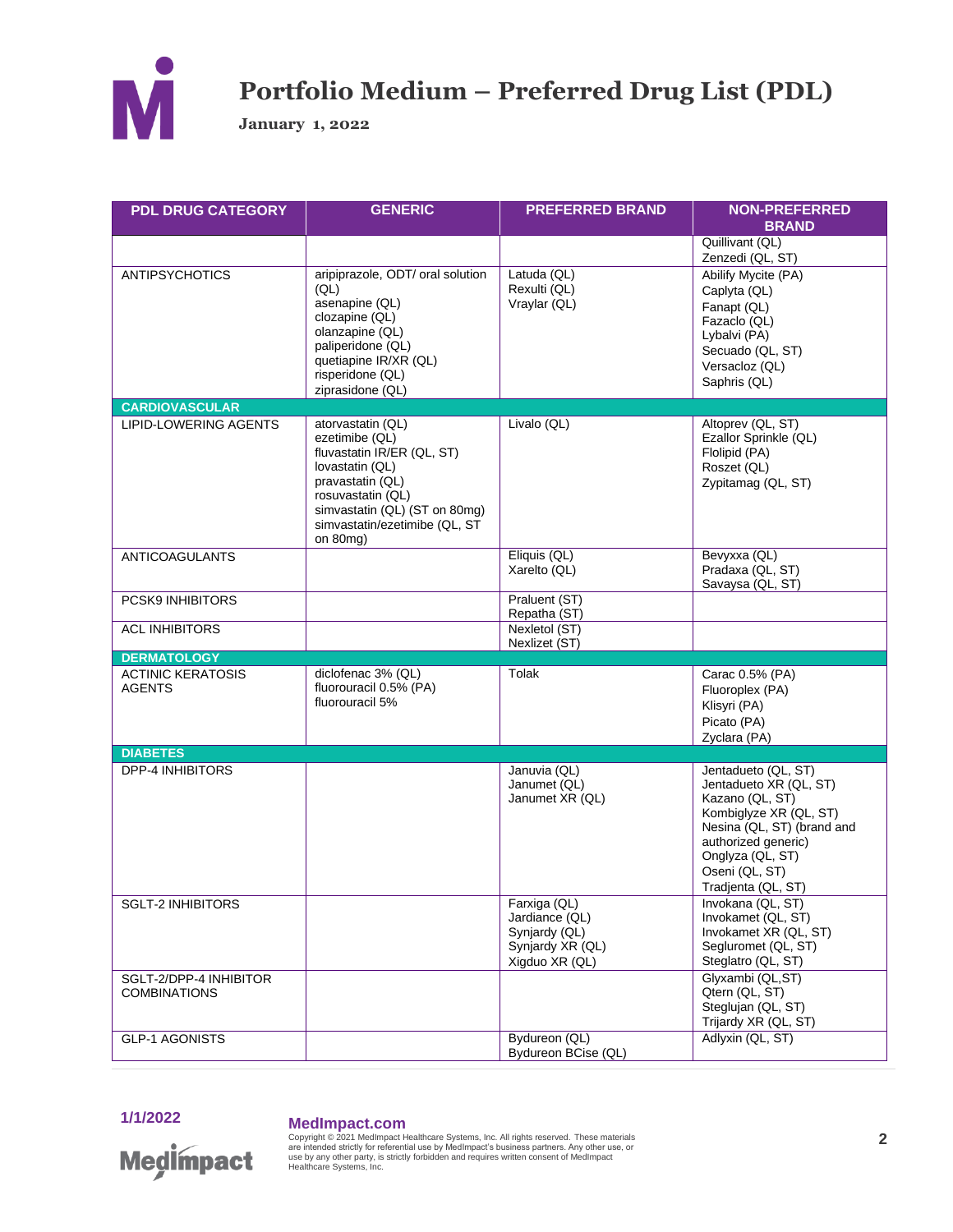

**January 1, 2022**

| <b>PDL DRUG CATEGORY</b>                                          | <b>GENERIC</b>                                                                                                                                                     | <b>PREFERRED BRAND</b>                                                                                                               | <b>NON-PREFERRED</b><br><b>BRAND</b>                                                                   |
|-------------------------------------------------------------------|--------------------------------------------------------------------------------------------------------------------------------------------------------------------|--------------------------------------------------------------------------------------------------------------------------------------|--------------------------------------------------------------------------------------------------------|
|                                                                   |                                                                                                                                                                    | Byetta (QL)<br>Ozempic (QL)<br>Rybelsus (QL)<br>Trulicity (QL)<br>Victoza (QL)                                                       |                                                                                                        |
| INSULINS, RAPID-ACTING                                            |                                                                                                                                                                    | Humalog (QL)<br>Lyumjev (QL)                                                                                                         | Admelog (QL, ST)<br>Afrezza (PA)<br>Apidra (QL, ST)<br>Fiasp (QL, ST)<br>Novolog (QL, ST)              |
| INSULINS, SHORT-ACTING                                            |                                                                                                                                                                    | Humulin (QL)                                                                                                                         | Novolin (QL, ST)                                                                                       |
| INSULINS, LONG-ACTING                                             |                                                                                                                                                                    | Basaglar (QL)<br>Levemir (QL)<br>Tresiba (QL)                                                                                        | Lantus (QL, ST)<br>Semglee (QL, ST)<br>Semglee (yfgn) (QL, ST)<br>Toujeo (QL, ST)                      |
| INSULIN (LONG-ACTING)<br>AND GLP-1 AGONIST<br><b>COMBINATIONS</b> |                                                                                                                                                                    | Soliqua (QL, ST)<br>Xultophy (QL, ST)                                                                                                |                                                                                                        |
| <b>DIABETIC SUPPLIES</b>                                          |                                                                                                                                                                    | Preferred Abbott diabetic<br>supplies (Precision, FreeStyle,<br>FreeStyle Neo) (QL)                                                  | All non-Abbott diabetic supplies<br>(e.g., Contour, Breeze,<br>OneTouch brand) (QL, ST)                |
| <b>ENDOCRINE</b>                                                  |                                                                                                                                                                    |                                                                                                                                      |                                                                                                        |
| <b>ANDROGENS</b>                                                  | me-testosterone (PA)<br>testosterone cypionate (PA)<br>testosterone enanthate (PA)<br>testosterone gel (PA)<br>testosteronesolution (PA)                           |                                                                                                                                      | Androderm patch (PA)<br>Jatenzo (PA)<br>Methitest (PA)<br>Natesto (PA)<br>Striant (PA)<br>Xyosted (PA) |
| ESTROGENS/ESTROGEN<br><b>MODIFIERS</b>                            | estradiol<br>estradiol patches (QL)<br>estradiol/norethindrone<br>estropipate<br>medroxyprogesterone<br>norethindrone ac-eth estradiol<br>progesterone, micronized | Combipatch (QL)<br>Crinone<br>Duavee<br>Estring (QL)<br>Intrarosa (QL)<br>Menest<br>Osphena (QL)<br>Premarin<br>Premphase<br>Prempro | Cenestin<br>Climara Pro (QL)<br>Enjuvia<br>Femring (QL, ST)<br>Imvexxy (QL, ST)<br>Prefest             |
| FERTILITY AGENTS (IF<br>COVERED)                                  |                                                                                                                                                                    | Cetrotide<br>Endometrin<br>Gonal-F<br>Menopur<br>Novarel<br>Ovidrel                                                                  | Chorionic gonadotropin (ST)<br>Crinone (ST)<br>Follistim AQ (ST)<br>Granirelix (ST)<br>Pregnyl (ST)    |
| ELECTROLYTE REGULATION                                            |                                                                                                                                                                    | Lokelma                                                                                                                              | Veltassa (PA)                                                                                          |
| <b>OSTEOPOROSIS AGENTS</b>                                        | alendronate (QL on solution)<br>calcitonin, synthetic<br>ibandronate<br>raloxifene (QL)<br>risedronate (QL, ST)<br>risedronate DR (QL, ST)                         | Forteo (PA)<br>Tymlos (PA)                                                                                                           | Binosto (QL, ST)<br>teriparatide (PA)                                                                  |
| <b>WEIGHT REDUCTION</b><br>(IF COVERED)                           | phentermine<br>phendimetrazine                                                                                                                                     | Contrave (PA)<br>Saxenda (PA)<br>Wegovy (PA)                                                                                         | Belvig (PA)<br>Belvig XR (PA)<br>Plenity (PA)                                                          |

## **1/1/2022 MedImpact.com**

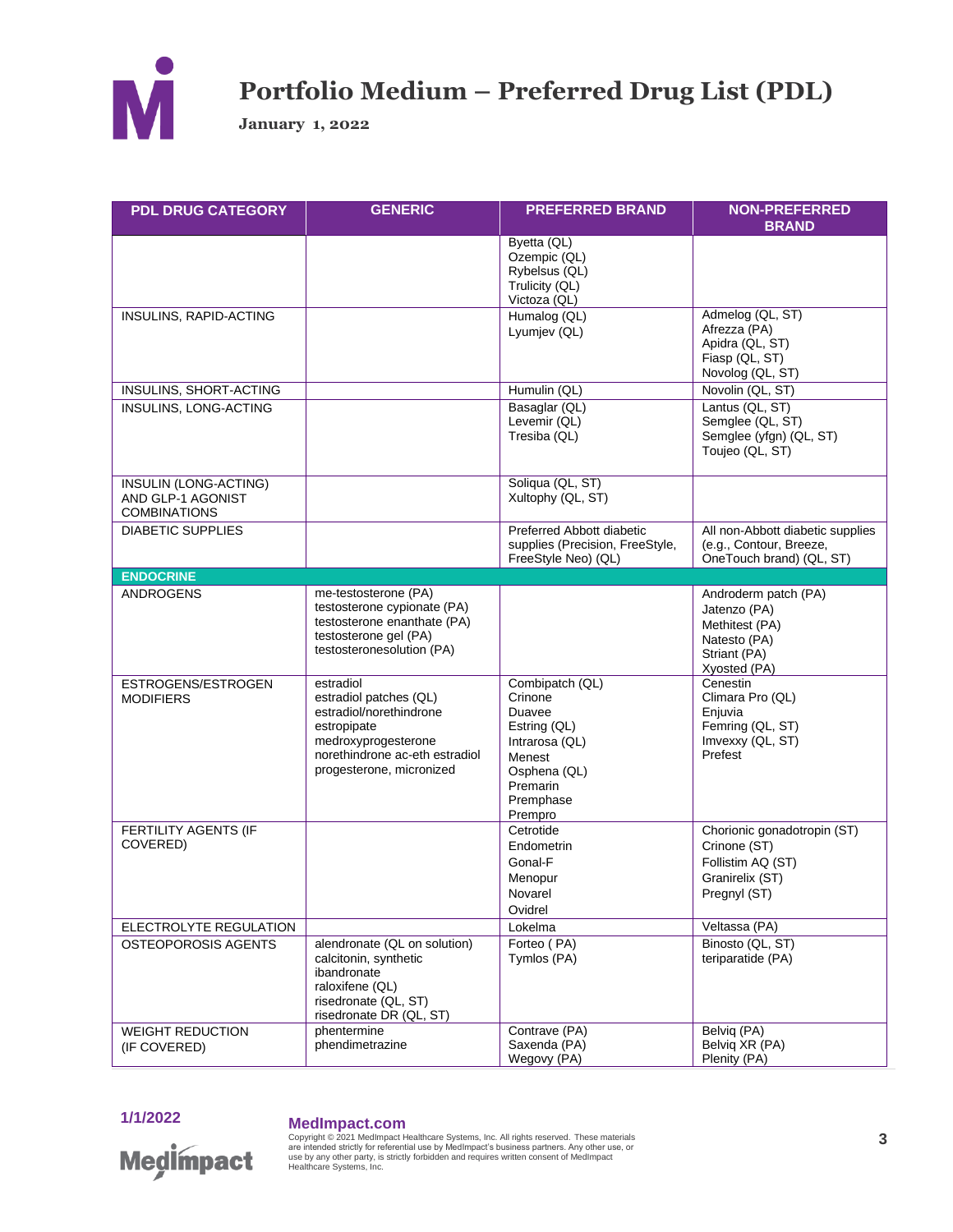

**January 1, 2022** 

| <b>PDL DRUG CATEGORY</b>                                                                        | <b>GENERIC</b>                                                                                                                                            | <b>PREFERRED BRAND</b>                                                          | <b>NON-PREFERRED</b><br><b>BRAND</b>                                                                                                                                               |
|-------------------------------------------------------------------------------------------------|-----------------------------------------------------------------------------------------------------------------------------------------------------------|---------------------------------------------------------------------------------|------------------------------------------------------------------------------------------------------------------------------------------------------------------------------------|
|                                                                                                 | diethylpropion<br>topiramate                                                                                                                              |                                                                                 | Qsymia (PA)<br>Xenical (PA)                                                                                                                                                        |
| <b>GASTROINTESTINAL</b>                                                                         |                                                                                                                                                           |                                                                                 |                                                                                                                                                                                    |
| <b>IRRITABLE BOWEL &amp;</b><br><b>CONSTIPATION</b>                                             | Lubiprostone (QL, ST)                                                                                                                                     | Linzess (QL)<br>Movantik (QL)                                                   | Amitiza (QL, ST)<br>Motegrity (QL,ST)<br>Symproic (QL, ST)<br>Trulance (QL, ST)<br>Zelnorm (QL,ST)                                                                                 |
| <b>INFLAMMATORY BOWEL</b><br><b>DISEASE AGENTS</b>                                              | balsalazide disodium<br>mesalamine DR (ST)<br>mesalamine ER<br>sulfasalazine                                                                              | Lialda<br>Pentasa                                                               | Dipentum (ST)                                                                                                                                                                      |
| PANCREATIC ENZYMES                                                                              |                                                                                                                                                           | Creon<br>Zenpep                                                                 | Pancreaze<br>Pertzye                                                                                                                                                               |
| <b>GENITOURINARY</b>                                                                            |                                                                                                                                                           |                                                                                 |                                                                                                                                                                                    |
| DRUGS TO TREAT<br><b>IMPOTENCY</b>                                                              | sildenafil (QL)<br>tadalafil 2.5mg, 5 mg (PA, QL)<br>tadalafil 10 mg, 20 mg (QL)<br>vardenafil (QL, ST)                                                   |                                                                                 | Stendra (QL, ST)                                                                                                                                                                   |
| <b>INFLAMMATORY DISEASE</b>                                                                     |                                                                                                                                                           |                                                                                 |                                                                                                                                                                                    |
| <b>AUTOIMMUNE AGENTS</b>                                                                        | methotrexate                                                                                                                                              | Otrexup (QL)                                                                    | Rasuvo (QL, ST)                                                                                                                                                                    |
| <b>PAIN MANAGEMENT</b>                                                                          |                                                                                                                                                           |                                                                                 |                                                                                                                                                                                    |
| OPIOID - FENTANYL (ST)                                                                          | fentanyl citrate (QL)                                                                                                                                     |                                                                                 | Abstral (PA)<br>Fentora (PA)<br>Lazanda (PA)<br>Onsolis (PA)<br>Subsys (PA)                                                                                                        |
| HEADACHE/MIGRAINE<br><b>TREATMENT</b>                                                           | almotriptan (QL, ST)<br>eletriptan (QL, ST)<br>frovatriptan (QL, ST)<br>naratriptan (QL)<br>rizatriptan (QL)<br>sumatriptan (QL)<br>zolmitriptan (QL, ST) | Aimovig (PA)<br>Emgality (PA)<br>Ubrelvy (PA)<br>Reyvow (PA)<br>Nurtec ODT (PA) | Ajovy (PA)<br>Onzetra Xsail (QL, ST)<br>Qulipta (PA)<br>Tosymra (QL, ST)<br>Trudhesa (AGE, QL, ST)<br>Zembrace Symtouch (QL, ST)<br>Zomig Nasal (QL, ST)                           |
| <b>RESPIRATORY</b>                                                                              |                                                                                                                                                           |                                                                                 |                                                                                                                                                                                    |
| BETA-AGONISTS, SHORT-<br><b>ACTING (SABA)</b>                                                   | albuterol HFA<br>levalbuterol tartrate HFA                                                                                                                |                                                                                 | Proair Digihaler (ST)<br>ProAir RespiClick (ST)<br>ProAir HFA<br><b>Proventil HFA</b><br>Ventolin HFA<br>Xopenex HFA                                                               |
| <b>INHALED</b><br>CORTICOSTEROIDS (ICS)                                                         |                                                                                                                                                           | Arnuity Ellipta (QL)<br>Flovent Diskus/HFA (QL)                                 | Aerospan (QL, ST)<br>Alvesco (QL, ST)<br>Armonair RespiClick (QL, ST)<br>Armonair DigiClick (QL, ST)<br>Asmanex (QL, ST)<br>Pulmicort Flexhaler (QL, ST)<br>Qvar Redihaler (QL,ST) |
| <b>INHALED</b><br>CORTICOSTEROID/LONG-<br><b>ACTING BETA AGONIST</b><br>(ICS/LABA) COMBINATIONS |                                                                                                                                                           | Advair Diskus/HFA (QL)<br>Breo Ellipta (QL)<br>Symbicort (QL)                   | Airduo (brand and authorized<br>qeneric)<br>Airduo RespiClick (QL, ST)<br>Airduo DigiClick (QL, ST)<br>Dulera (QL, ST)                                                             |

1/1/2022

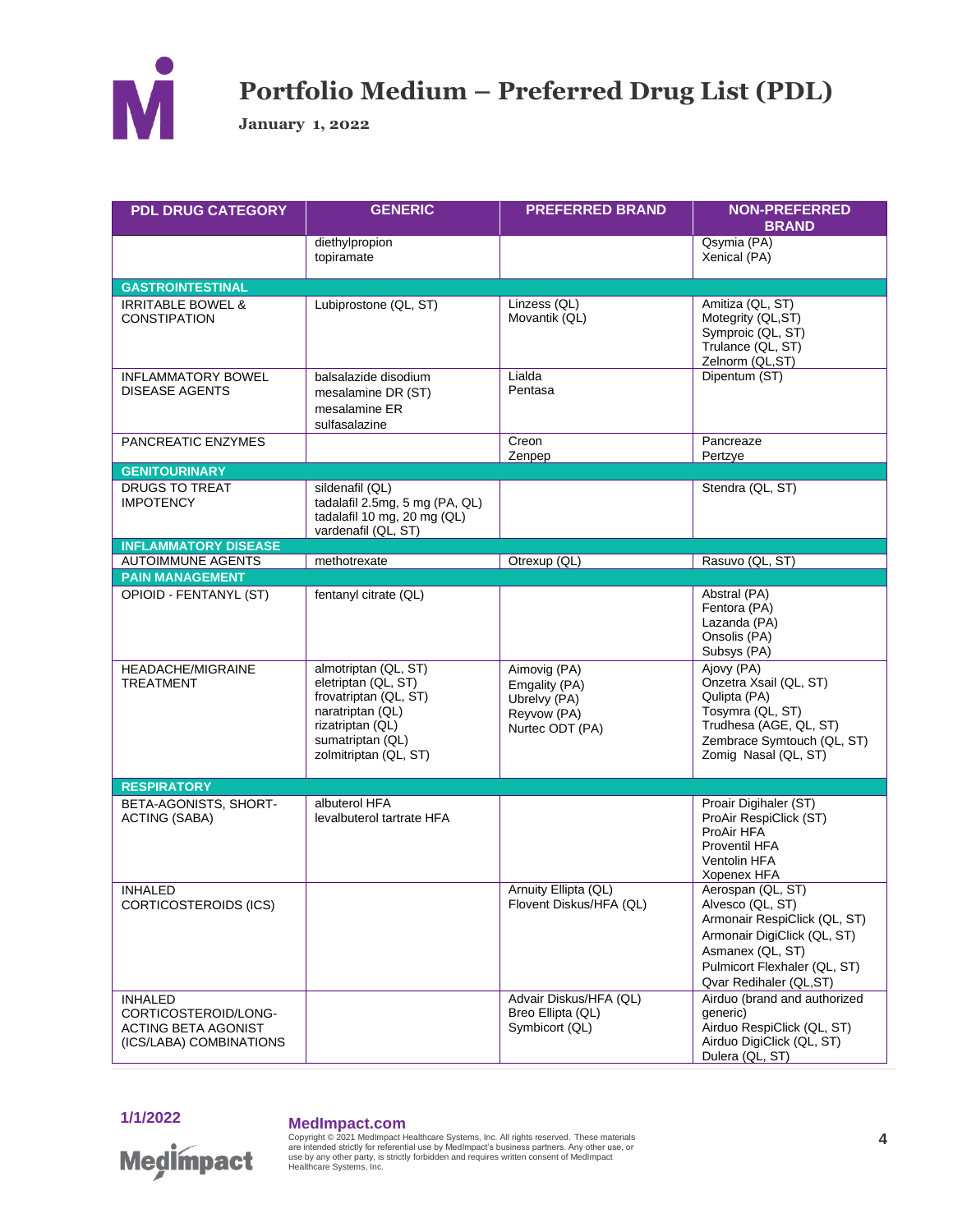

**January 1, 2022**

| <b>PDL DRUG CATEGORY</b>                                                                                                                    | <b>GENERIC</b>             | <b>PREFERRED BRAND</b>                                                                                                                                       | <b>NON-PREFERRED</b><br><b>BRAND</b>                                                                                                                                                                                                            |
|---------------------------------------------------------------------------------------------------------------------------------------------|----------------------------|--------------------------------------------------------------------------------------------------------------------------------------------------------------|-------------------------------------------------------------------------------------------------------------------------------------------------------------------------------------------------------------------------------------------------|
| INHALED LONG-ACTING<br><b>BETA AGONIST (LABA)</b>                                                                                           |                            | Perforomist (QL)<br>Serevent Diskus (QL)<br>Striverdi Respimat (QL)                                                                                          | Arcapta (QL, ST)<br>Brovana (QL)<br>Foradil (QL, ST)                                                                                                                                                                                            |
| <b>INHALED LONG-ACTING</b><br>MUSCARINIC ANTAGONISTS<br>(LAMA)                                                                              |                            | Spiriva Handihaler (QL)<br>Spiriva Respimat (QL)                                                                                                             | Incruse Ellipta (QL, ST)<br>Lonhala Magnair (QL)<br>Seebri Neohaler (QL, ST)<br>Tudorza Pressair (QL, ST)<br>Yupelri (QL, ST)                                                                                                                   |
| <b>INHALED LONG-ACTING</b><br>MUSCARINIC ANTAGONISTS<br>AND LONG-ACTING BETA<br>AGONIST (LAMA/LABA)<br><b>COMBINATIONS</b>                  |                            | Anoro Ellipta (QL)<br>Stiolto Respimat (QL)                                                                                                                  | Duaklir Pressair (QL, ST)<br>Utibron Neohaler (QL, ST)<br>Bevespi Aerosphere (QL,ST)                                                                                                                                                            |
| INHALED CORTICOSTEROID,<br>LONG-ACTING MUSCARINIC<br>ANTAGONIST, AND LONG-<br>ACTING BETA AGONIST<br>(ICS/LAMA/LABA)<br><b>COMBINATIONS</b> |                            | Trelegy Ellipta (QL)<br>Breztri Aerosphere (QL)                                                                                                              |                                                                                                                                                                                                                                                 |
| <b>ANTI-LEUKOTRIENES</b>                                                                                                                    | montelukast<br>zafirlukast |                                                                                                                                                              | Zyflo (QL, ST)<br>Zyflo CR (QL, ST)                                                                                                                                                                                                             |
| <b>SPECIALTY</b>                                                                                                                            |                            |                                                                                                                                                              |                                                                                                                                                                                                                                                 |
| ANEMIA AGENTS                                                                                                                               |                            | Retacrit (PA)                                                                                                                                                | Aranesp (PA)<br>Epogen (PA)<br>Mircera (PA)<br>Procrit (PA)                                                                                                                                                                                     |
| <b>ASTHMA BIOLOGICS</b>                                                                                                                     |                            | Dupixent (PA)<br>Fasenra (PA)<br>Nucala (PA)<br>Xolair (PA)                                                                                                  |                                                                                                                                                                                                                                                 |
| <b>AUTOIMMUNE AGENTS</b>                                                                                                                    |                            | Cosentyx (PA)<br>Enbrel (PA)<br>Humira (PA)<br>Otezla (PA)<br>Rinvog (PA)<br>Skyrizi (PA)<br>Stelara (PA)<br>Tremfya (PA)<br>Xeljanz (PA)<br>Xeljanz XR (PA) | Actemra (PA)<br>Cimzia (PA)<br>Inflectra (PA)<br>Kevzara (PA)<br>Kineret (PA)<br>Olumiant (PA)<br>Orencia (PA)<br>Remicade (PA)<br>Renflexis (PA)<br>Siliq (PA)<br>Simponi 50 mg (PA)<br>Simponi 100 mg (PA)<br>Simponi Aria (PA)<br>Taltz (PA) |
| <b>GROWTH HORMONES</b>                                                                                                                      |                            | Norditropin (PA)                                                                                                                                             | Genotropin (PA)<br>Humatrope (PA)<br>Nutropin AQ NuSpin (PA)<br>Omnitrope (PA)<br>Saizen (PA)<br>Serostim (PA)<br>Skytrofa (PA)<br>Zomacton (PA)<br>Zorbtive (PA)                                                                               |



## **1/1/2022 MedImpact.com**